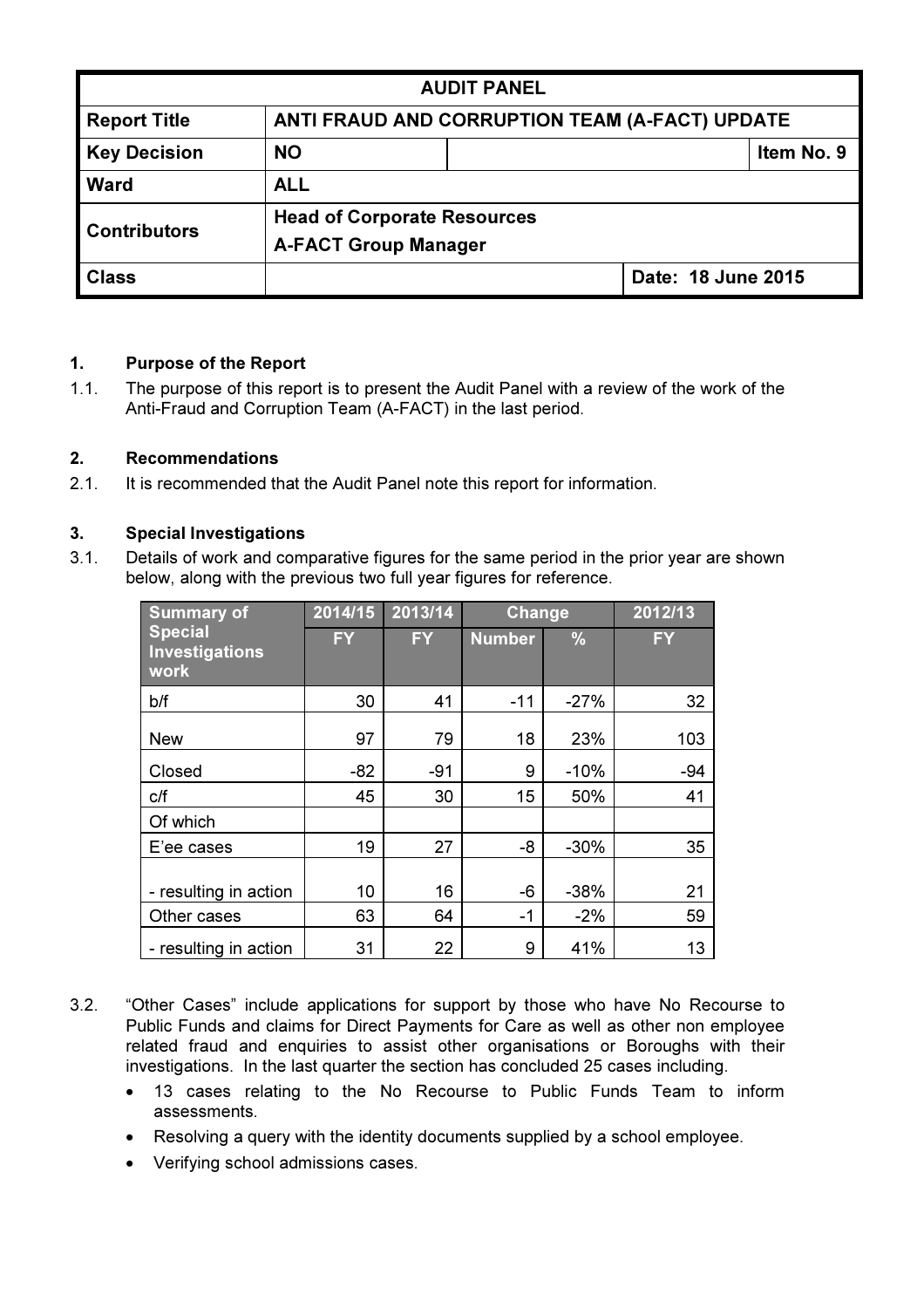• Established Lewisham Council had been overcharged for the rewiring of a number of properties under the Decent Homes programme. Lewisham Homes who managed the programme of work agreed to repay £66,325.

## Employee Related cases

3.3. Of the 82 cases closed this year 19 related to employees and 10 of these resulted in action. These cases are included in the year to date figures shown below.

| <b>Analysis of employee</b><br>fraud           | 2014/15        | 2013/14        | <b>Change</b> |               | 2012/13   |
|------------------------------------------------|----------------|----------------|---------------|---------------|-----------|
|                                                | <b>FY</b>      | <b>FY</b>      | <b>Number</b> | $\frac{9}{6}$ | <b>FY</b> |
| Dismissed/resigned &<br>Convicted              | 0              | 1              | -1            | $-100%$       |           |
| Convicted & rec, disc.<br>Action               | 0              | 0              | 0             | 0%            |           |
| Resigned/Dismissed                             | $\overline{2}$ | 5              | -3            | $-60%$        | 5         |
| Other disciplinary (incl.<br>not employed)     | 1              | 6              | -5            | -83%          | 3         |
| Monies repaid                                  | $\overline{2}$ | 0              | 2             | 200%          |           |
| Management action incl<br>review of procedures | $\overline{2}$ | 2              | 0             | 0%            | 6         |
| Identity issue cleared                         | $\overline{2}$ | $\overline{2}$ | 0             | 0%            | 3         |
| Fraud committed by 3rd<br>party                | 1              | 0              | 1             | 100%          | O         |
| Total                                          | 10             | 16             | -6            | $-38%$        | 21        |

- 3.4. The cases concluded in the last period include
	- an employee who resigned whilst our investigation was ongoing into missing monies at a school.
	- Investigation into concerns that a manager may have provided a false reference. Established that reference for employment had been altered by employee at agency and that no Lewisham employee was at fault. Agency taking appropriate action.
- 3.5. Quarterly reports continue to be issued to each Executive Director with a summary of all cases being dealt with by Special Investigations in their Directorate. This ensures that the risk of fraud is considered in the context of the demands of the service, priorities are agreed, and progress on investigations communicated.

# Lewisham Homes

3.6. A-FACT continues to undertake investigation work on behalf of Lewisham Homes under a Service Level Agreement which has now been extended for 2015/16. This to just under one full time equivalent member of staff and a proportion of the police officer's time. The outcome of these investigations is reported by Lewisham Homes to their Audit Committee.

# Pre-employment Checks

3.7. A-FACT support Human Resources by undertaking part of the Council's recruitment checks. Each potential employee of the Council is required to complete a pre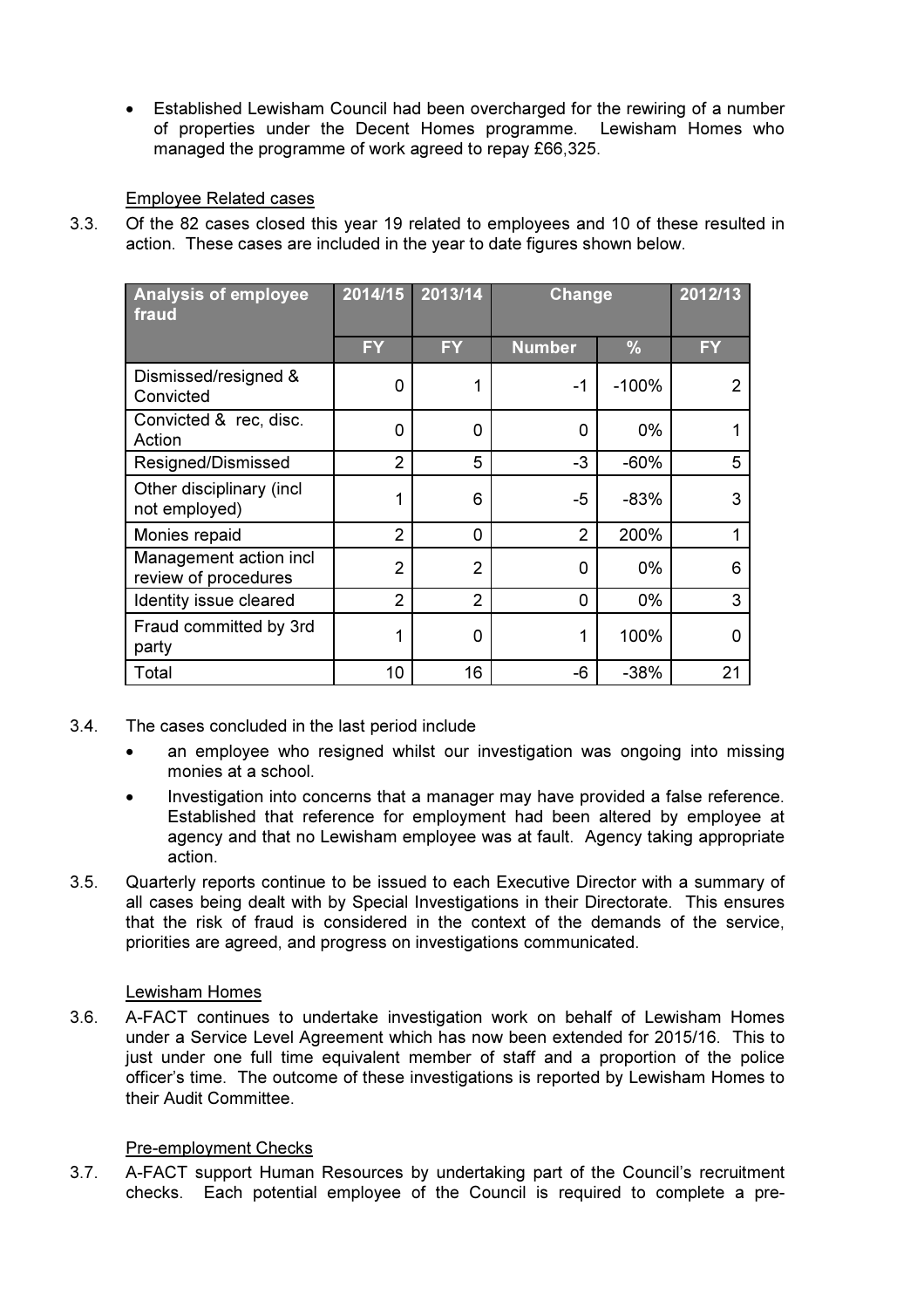employment check focusing on any issues relating to benefits, council tax, rent and personal business interests which may cast doubt on the individual's integrity or potential conflicts for their work going forward.

| <b>Summary of pre-</b><br>employment checks | 2014/15 | 2013/14   | Change        |       | 2012/13   |
|---------------------------------------------|---------|-----------|---------------|-------|-----------|
|                                             | FY      | <b>FY</b> | <b>Number</b> |       | <b>FY</b> |
| Checks completed                            | 270     | 274       | -4            | $-1%$ | 246       |
| Action taken                                | 25      | 20        |               | 25%   | 16        |

3.8. In the 25 cases where action was required to confirm the declarations all were subsequently resolved satisfactorily. This included 11 issues in relation to interests in companies, two of which had not been declared, three cases where the employee was required to make arrangements to pay arrears of Council Tax, and two cases where the Council Tax single person discount was removed.

## 4 Benefit Investigations

4.1 Details of work and comparative figures for the same period in the prior year are shown below, along with the previous two full year figures for reference.

| <b>Summary of benefit</b> | 2014/15   | 2013/14   | <b>Change</b> |               | 2012/13   |
|---------------------------|-----------|-----------|---------------|---------------|-----------|
| investigations work       | <b>FY</b> | <b>FY</b> | <b>Number</b> | $\frac{0}{6}$ | <b>FY</b> |
|                           |           |           |               |               |           |
| b/f                       | 242       | 210       | $-32$         | 15%           | 349       |
| <b>New</b>                | 122       | 254       | $-132$        | $-52%$        | 304       |
| Closed                    | 364       | 222       | 142           | 64%           | 443       |
| C/f                       | 0         | 242       | $-242$        | $-100%$       | 210       |
| Sanctions resulting       | 55        | 77        | $-22$         | $-29%$        | 78        |
| Of which                  |           |           |               |               |           |
| Admin penalty             | 8         | 7         | 1             | 14%           |           |
| Caution                   | 33        | 54        | $-21$         | $-39%$        | 54        |
| Prosecution               | 14        | 16        | $-2$          | $-13%$        | 17        |
| Overpayment value £       | 480,441   | 534,918   | $-54,477$     | $-10%$        | 616,761   |

- 4.2 Since the beginning of July the Benefit Investigation section has had just two officers (and one seconded to Special Investigations). They have managed to return results that concluded several prosecutions that were in progress before focusing on Admin Penalties and Cautions ahead of the transfer of the service to DWP.
- 4.3 The Benefit Investigation function, three investigators, transferred to the Single Fraud Investigation Service (SFIS) on the  $1<sup>st</sup>$  April 2015. During the last quarter work was focused on bring cases to a conclusion or preparing them for transfer to SFIS.
- 4.4 Lewisham Council is no longer responsible for the investigation of benefit fraud but is still responsible for identifying fraud and referring suspect cases to SFIS.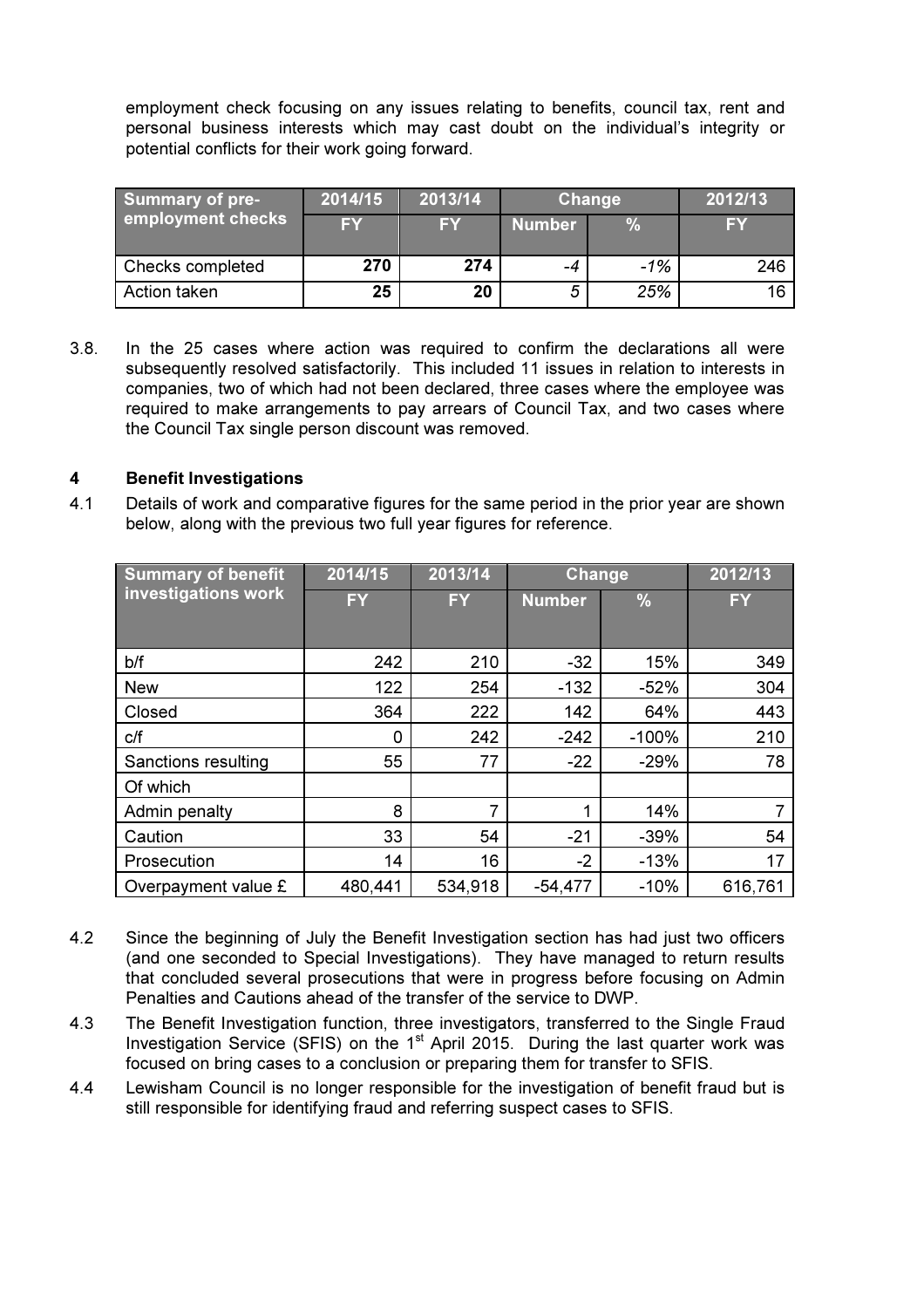# 5 Housing Investigations

Details of work and comparative figures for the same period in the prior year are shown below, along with the previous two full year figures for reference.

| <b>Summary of Housing</b>                       | 2014/15   | 2013/14 | Change        |               | 2012/13   |
|-------------------------------------------------|-----------|---------|---------------|---------------|-----------|
| <b>Application</b><br><b>Investigation Work</b> | <b>FY</b> | FY      | <b>Number</b> | $\frac{0}{0}$ | <b>FY</b> |
| b/f                                             | 38        | 76      | $-38$         | $-50%$        | 48        |
| <b>New</b>                                      | 46        | 67      | $-21$         | $-31%$        | 105       |
| Closed                                          | $-65$     | $-107$  | $-42$         | $-39%$        | $-77$     |
| C/f                                             | 19        | 36      | $-17$         | $-47%$        | 76        |
| Resulting in action                             | 42        | 50      | -8            | $-16%$        | 25        |

- 5.1 There have been 42 successful cases this year. These relate to five Housing Register applications, one Homelessness application, one fraudulent decant, and 35 cases that have been removed from the Housing Register as part of a project on Band 2 applications for housing (those considered in High Need of Housing).
- 5.2 The Audit Commission have stated that there is a significant value associated with recovering tenancies and preventing fraudulent applicants from being housed. They estimate that the average cost of temporary accommodation for a family for a year is £18,000. On this basis A-FACT have either recovered and prevented tenancies being wrongly allocated in 42 cases, representing a saving of £756,000.

## 6 DCLG Housing Bid funding

- 6.1 Since January 2012 the DCLG have funded an investigator based within A-FACT to work with local housing partners to tackle fraud related to social housing. This has recently been extended by a further grant to cover 2015/16 which will focus on working with some of the smaller RSL's who have not previously had assistance to tackle subletting.
- 6.2 In the last year 38 properties have been recovered from this work. An increase of 5 tenancies on the previous year. Lewisham has nomination rights on these properties. There is also a number of live ongoing cases opened as the team work with new partners.

| <b>Summary of DCLG</b>                | 2014/15    | 2013/14<br>Change |               | 2012/13       |        |
|---------------------------------------|------------|-------------------|---------------|---------------|--------|
| <b>Housing Investigations</b><br>work | <b>P12</b> | <b>P12</b>        | <b>Number</b> | $\frac{9}{6}$ | FY     |
| b/f                                   | 33         | 9                 | 24            | 267%          | 19     |
| <b>New</b>                            | 269        | 111               | 158           | 142%          | 158    |
| Closed                                | $-126$     | $-83$             | 43            | 52%           | $-168$ |
| C/f                                   | 176        | 37                | 139           | 376%          | 9      |
| <b>Tenancies recovered</b>            | 38         | 33                | 5             | 15%           | 26     |
| <b>Breakdown by RSL</b>               |            |                   |               |               |        |
| L & Q                                 | 20         | 19                | 4             | 5%            | 12     |
| Pinnacle                              | 10         | 6                 | 4             | 67%           | 8      |
| Decant (Milford Towers)               | 0          | 0                 | 0             | 0%            | 4      |
| <b>Lewisham Homes</b>                 | 1          | 4                 | $-3$          | $-75%$        | 2      |
| Hexagon                               | 3          | $\overline{2}$    | 1             | 50%           |        |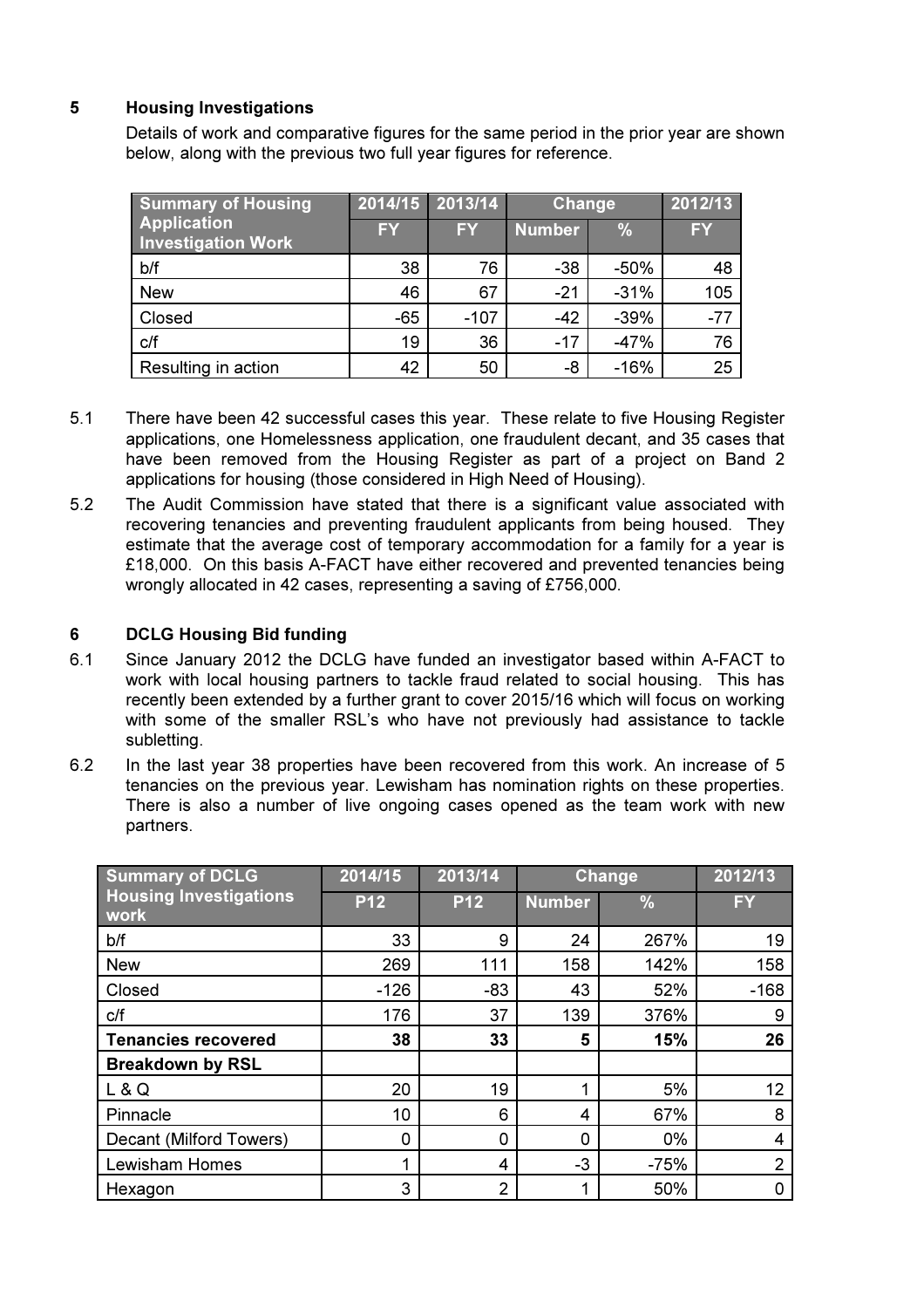| <b>Summary of DCLG</b><br><b>Housing Investigations</b><br>work | 2014/15    | 2013/14    | Change        |          | 2012/13 |
|-----------------------------------------------------------------|------------|------------|---------------|----------|---------|
|                                                                 | <b>P12</b> | <b>P12</b> | <b>Number</b> |          | FY      |
| <b>Family Mosaic</b>                                            | ີ          |            | ◠             | 200%     |         |
| Wandle                                                          |            |            | $-1$          | $-100\%$ |         |
| <b>Ewart Road Housing Coop</b>                                  |            |            |               | 100%     |         |

- 6.3 An example of a recent case wash for a tenant allocated a large one bed flat in 1997. Failure to provide access for the annual gas check triggered concerns and the matter was passed for investigation. Enquiries under the Prevention of Social Housing Fraud Act established (PoSHFA) established that the tenancy had been sublet since at least April 2011. Based on the evidence provided the court awarded an outright possession order in February 2015.
- 6.4 On the basis of the Audit Commission figures for the value of social housing as detailed in para 5.2. The recovery of 38 tenancies equates to £684,000.

## 7 Publicity

7.1 There have not been any cases suitable for publication in this last period.

## 8 Fraud Awareness Training

8.1 In this period A-FACT have delivered three Fraud Awareness Sessions. One for the No Recourse to Public Funds Team and two for the Referral & Assessment team who undertake assessments for assistance under the section 17 of the Children's Act.

## 9 Metropolitan Police Secondee

- 9.1 Detective Constable Norris is on secondment to A-FACT from the Metropolitan Police.
- 9.2 As Lewisham A-FACT have become more proficient in securing prosecutions, we have started to uncover more sophisticated frauds which require the powers of arrest and search in order to be addressed effectively. The Police Secondee continues to enable the team to deal with cases that we wouldn't otherwise be able to progress.

## 10 Legal Implications

10.1 There are no legal implications arising directly from this report.

# 11 Financial Implications

11.1 There are no financial implications arising directly from this report.

## 12 Equalities Implication

12.1 There are no specific equalities implications arising directly from this report.

## 13 Crime and Disorder Implications

13.1 There are no crime or disorder implications arising directly from this report

## 14 Environmental Implications

14.1 There are no specific environmental implications arising directly from this report.